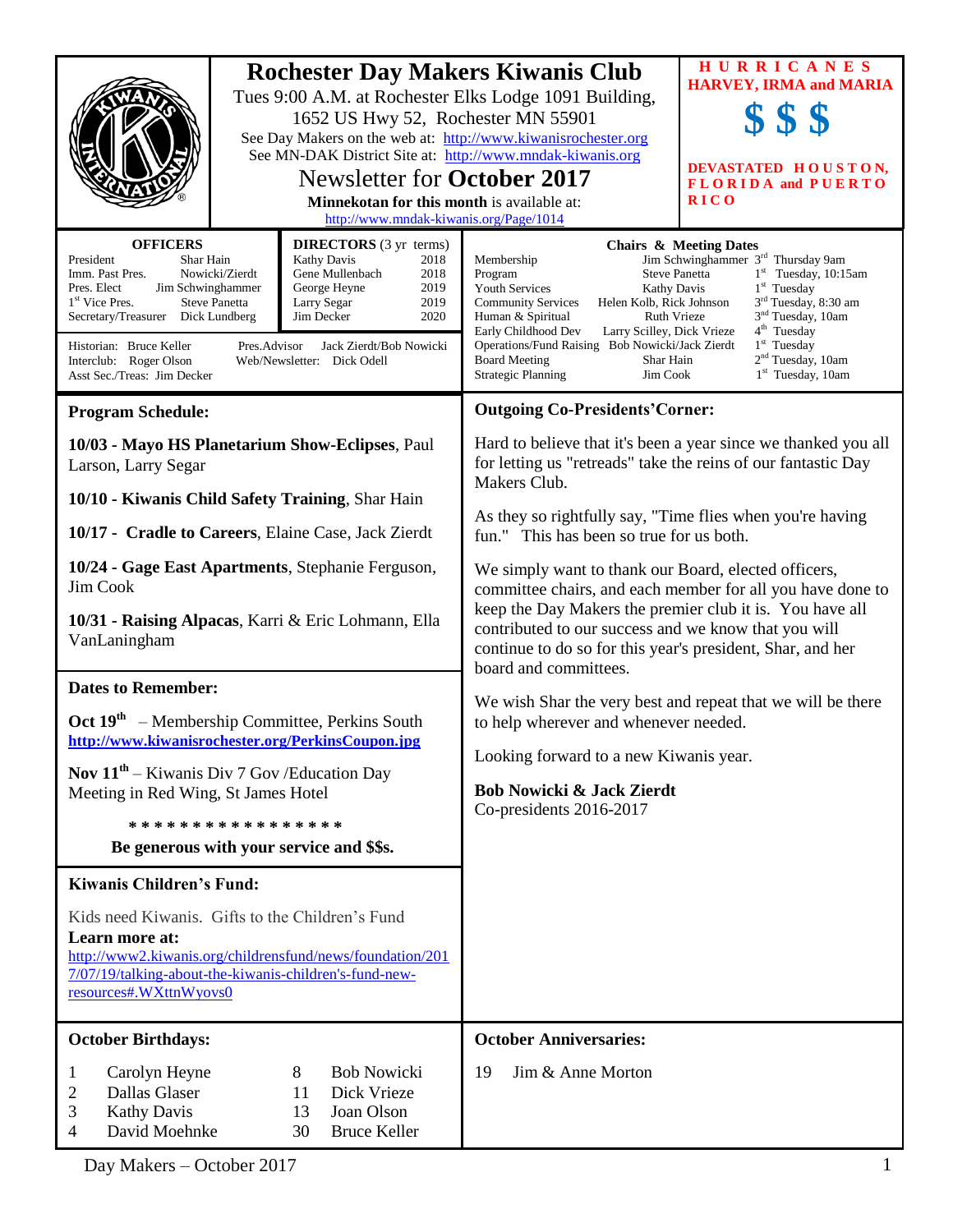## **Secretary/Treasurer's Report – 09/12/2017**

| <b>Bank Balance 8/31/2017:</b> | \$16,191.74         |
|--------------------------------|---------------------|
| <b>Bike Repair Fund:</b>       | $\frac{\$}{132.95}$ |
| Charitable Account             | \$5,418.58          |
| <b>Administrative Fund:</b>    | \$5,305.34          |
| Service Fund:                  | \$5,334.87          |

### **Members on Leave:** Don Cain, Judy Lien

**August Service Hour Statistics:** 595 hours by 32 members, 53% Participation.

### **September Board Meeting Summary**

The board approved a budget for Kiwanis year 2017/2018.

The board discussed our tradition of giving appreciation certificates to our speakers. For returning speakers, should we come up with another appreciation gift for them, possibly a frame for their certificate, or a pen? The board tabled this item.

The board decided **t**o continue the Pizza Ranch Fund Raiser for the upcoming Kiwanis year.

The board discussed the options to provide funding for relief to the Houston and Florida Hurricane victims. No action was taken.

Kasson-Mantorville is being targeted for a new club, and our club is being looked to as the sponsoring club. The monitory cost to our club is estimated at \$500, which provides the basic meeting items (Bell, Banner, Gavel etc.). The board approved a motion that our club be the sponsoring club for the proposed Kasson / Mantorville Kiwanis Club.

The board approved removing, from our clubs membership, the following: Tom Lemke, JoAnn Markee, Bob Mayhew, Connie Mayhew, Ken Plummer, and Peter Schuh.

## **Committee Reports**

**Community Service-** No meeting in August. The Christmas Anonymous group will meet soon. Volunteer activity at Quarry Hill is slowing down as winter approaches. The committee is looking at volunteer opportunities at the Habitat for Humanity Restore.

**Early Childhood Development-** SMIF will be providing fewer books from now on. Gage School activity will be starting soon. Books are being picked up at Aldrich and Bethany.

Continued next column  $\rightarrow$ 

### **Secy/Treas Report (Continued):**

**Fund Raising-** We will be continuing the established fund raisers in the new year, including Pizza Ranch.

**Membership-** Continue to investigate getting more awareness of our club in the Post Bulletin.

**Program-** The committee is planning the annual banquet meeting in September. October meeting programs are scheduled including the Mayo HS planetarium on October  $3^{\text{rd}}$ .

**Public Relations-** Requesting the Post Bulletin publish article on our Annual Meeting and slate of officers for the new Kiwanis year.

**Social Media/Web Site-** Investigating current web site, consulting with Randy Schmidt, the upcoming Lt. Governor, and looking into "Word Press" a new technology.

**Strategic Planning-** Will be doing a new survey based on information from the district convention. Still working on the Strategic Plan.

## **Richard Lundberg,** Secy/Treasurer

#### **Have You Noticed:**

Rochester Kiwanis Soldiers Field Paver…..



 **Helen Kolb** and **Dick Odell**

**Kiwanis Defining Statement:**

**Kiwanis is a global organization of volunteers dedicated to improving the world one child and one community at a time.**